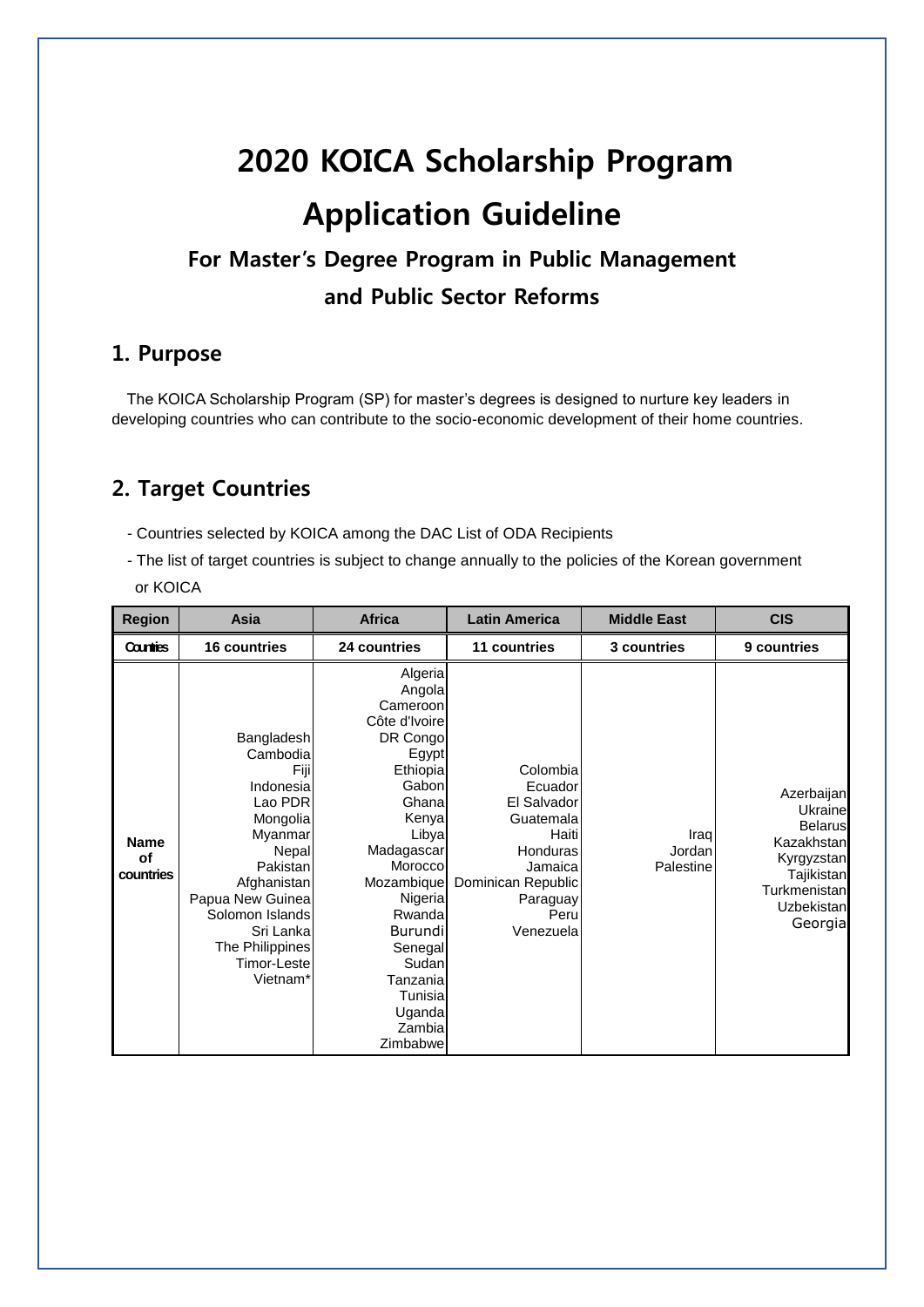#### **3. Program overview**

**(1) Program Title:** Master's Degree Program in Public Management and Public Sector Reforms

**(2) University**: Seoul National University (SNU), Graduate School of Public Administration (GSPA),

**(3) Number of Participants:** 20 Government Officials

**\* For more details on the available** courses, refer to the Program Information of each course that is available to access in the KOICA website [\(http://www.koica.go.kr/ciat/index.do\)](http://www.koica.go.kr/ciat/index.do) English webpage  $\rightarrow$  Menu (Stay connected"  $\rightarrow$  "Notice")

#### **4. Qualifications**

Prospective applicants must meet all of the following conditions.

- (1) **Citizenship:** Be a citizen of the Scholarship Program target country.
- (2) **Government Nomination:** Be officially nominated by their governments.
	- -Be a government employee. With a minimum of 2 years of experience in the field of study
	- \* Exception Applicants with an 'international development NGO' background may apply for the program with two letter of recommendations:
		- Your government office; and
		- -Korean Embassy, world widely known NGO, an UN-associated organizations, or the KOICA Organization within your region.
- (3) **AGE:** (Preferably) Be under age 40 as of February 1, 2020.
- (4) **Health:** Be in good health, both physically and mentally.
	- Those with disabilities, but in good mental and physical health, are eligible to apply.
	- Those with severe illness are NOT ELIGIBLE to apply.
- (5) **Level of Education:** Have a completed Bachelor Degree or an equivalent to college / university level Educational background.
	- \* Some program have specific qualifications in terms of level of education, and refer to Program Information of each program.
- (6) **English Proficiency:** Have a good command of both spoken and written English in order to take classes conducted entirely in English and to be able to write academic reports and theses in English.
- (7) Not be a person who has withdrawn from KOICA's scholarship program.
- \* Person belonging to the institution in which candidates submitted false documents and returned to his / her country arbitrarily in the middle of SP program cannot apply.
- (8) Have not participated in KOICA scholarship program or any of the Korean Government's Scholarship Program before.
- (9) and other qualifications from university you are going to apply (refer to the Program Information)
- **\*(10) Preference:** Descendants of Korean War Veterans will be given preference.
	- Proof of descendants of Korean War document must be presented in application package.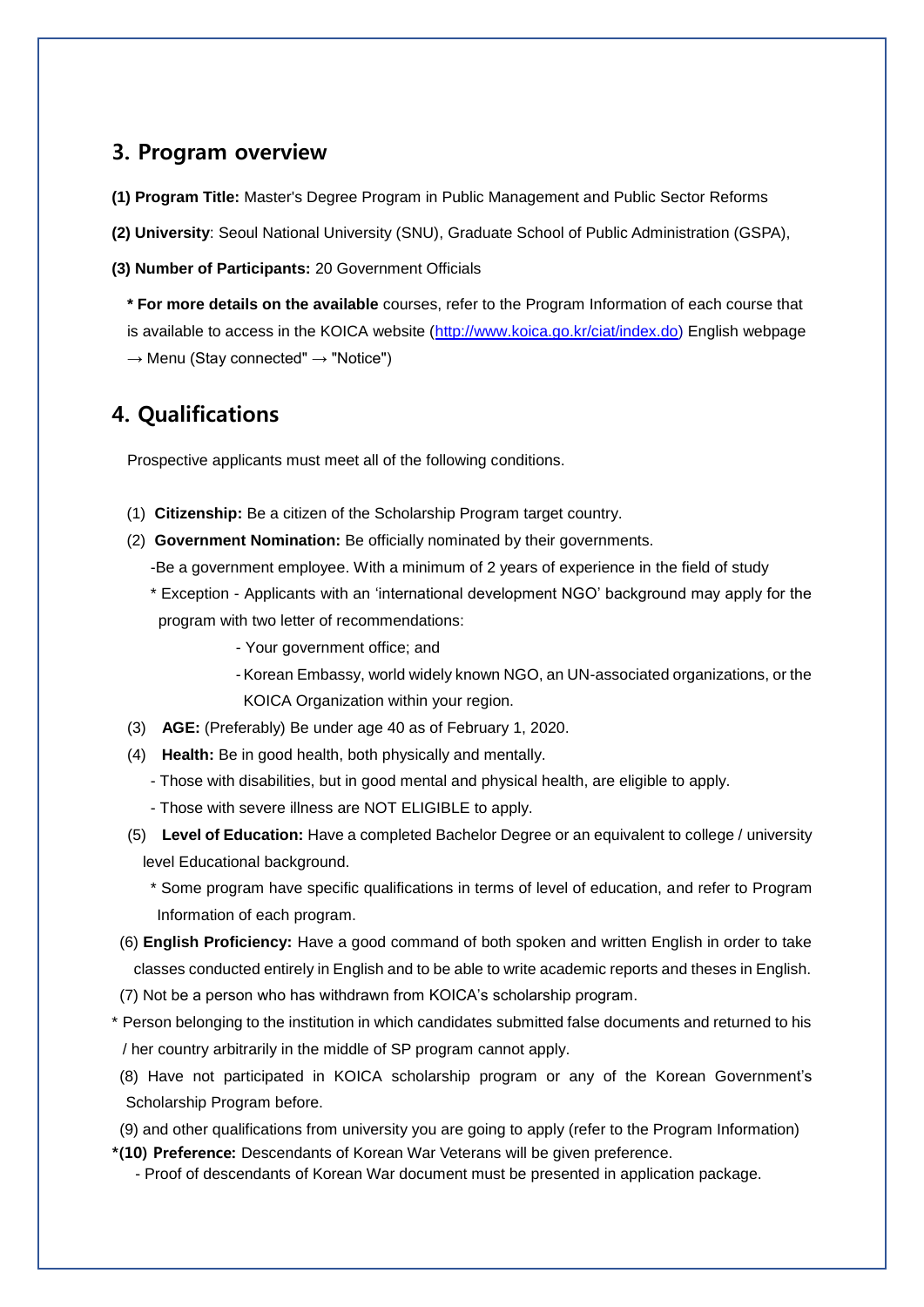# **5. Support Service (Scholarship Benefits)**

| <b>Supports</b>                                          | <b>Amounts</b>                                                                                                                      | <b>Note</b>                                                                                                                                                                                                                                                                                                                                                                                                                                                                                                                                                                                                    |
|----------------------------------------------------------|-------------------------------------------------------------------------------------------------------------------------------------|----------------------------------------------------------------------------------------------------------------------------------------------------------------------------------------------------------------------------------------------------------------------------------------------------------------------------------------------------------------------------------------------------------------------------------------------------------------------------------------------------------------------------------------------------------------------------------------------------------------|
| <b>Air Fare</b>                                          | Actual amount paid                                                                                                                  | - Cannot be borne by KOICA in special<br>circumstances like when a participant<br>violates academic regulations<br>- Not borne by KOICA when a participant<br>Temporarily leave to his/her home country during<br>the training period<br>- Except for above, borne by KOICA                                                                                                                                                                                                                                                                                                                                    |
| <b>Tuition Fees</b>                                      | Full amount required by a<br>university                                                                                             | - Borne by a training institute                                                                                                                                                                                                                                                                                                                                                                                                                                                                                                                                                                                |
| <b>Extracurricular</b><br><b>Activities</b>              | Part of the expenses needed<br>for study visits, workshops,<br>Korean language classes and<br>others, except for regular<br>classes | - Amount borne by a school varies<br>- Part of the expenses can be borne by<br>participants, and the amount varies among<br>training institutes                                                                                                                                                                                                                                                                                                                                                                                                                                                                |
| <b>Monthly</b><br><b>Allowance</b>                       | KRW 999,000 per month                                                                                                               | - It includes expenses for meals, books and<br>study supplies if needed<br>- Same amount will be provided per month<br>- If a participant cannot participate in the<br>course for specific reasons like temporary<br>leave to his/her home country, the<br>allowance for that month shall be prorated<br>for the corresponding number of days<br>studies in Korea (KRW 33,300/day).<br>* The amount deducted (33,300/day) is the<br>same regardless of how many days are in<br>the month.<br>** During the period of Online lecture in<br>applicants' home country, monthly<br>allowance will not be supplied. |
| <b>Accommodation</b>                                     | Actual amount paid                                                                                                                  | - Electricity and other utility fees shall not be<br>covered.<br>- Cost for cleaning, laundry or exchange of<br>bedding shall not be covered.<br>- Except for above, borne by a training<br>institute                                                                                                                                                                                                                                                                                                                                                                                                          |
| <b>Settlement</b><br><b>Allowance</b>                    | KRW 600,000                                                                                                                         | - Expenses needed to enter Korea, such as<br>visa fee, alien registration card issuing fee<br>and others<br>- Borne by a training institute                                                                                                                                                                                                                                                                                                                                                                                                                                                                    |
| <b>Scholarship</b><br><b>Completion</b><br><b>Grants</b> | KRW 300,000                                                                                                                         | - EMS and other expenses needed for<br>returning home (e.g. cost for sending<br>materials)<br>- Borne by a training institutes before<br>departure                                                                                                                                                                                                                                                                                                                                                                                                                                                             |
| <b>Insurance</b>                                         | Actual cost paid                                                                                                                    | - Refer to separate documents for detailed<br>insurance coverage<br>- Borne by KOICA                                                                                                                                                                                                                                                                                                                                                                                                                                                                                                                           |

**\*** Notes

-KOICA only provides the expenses above.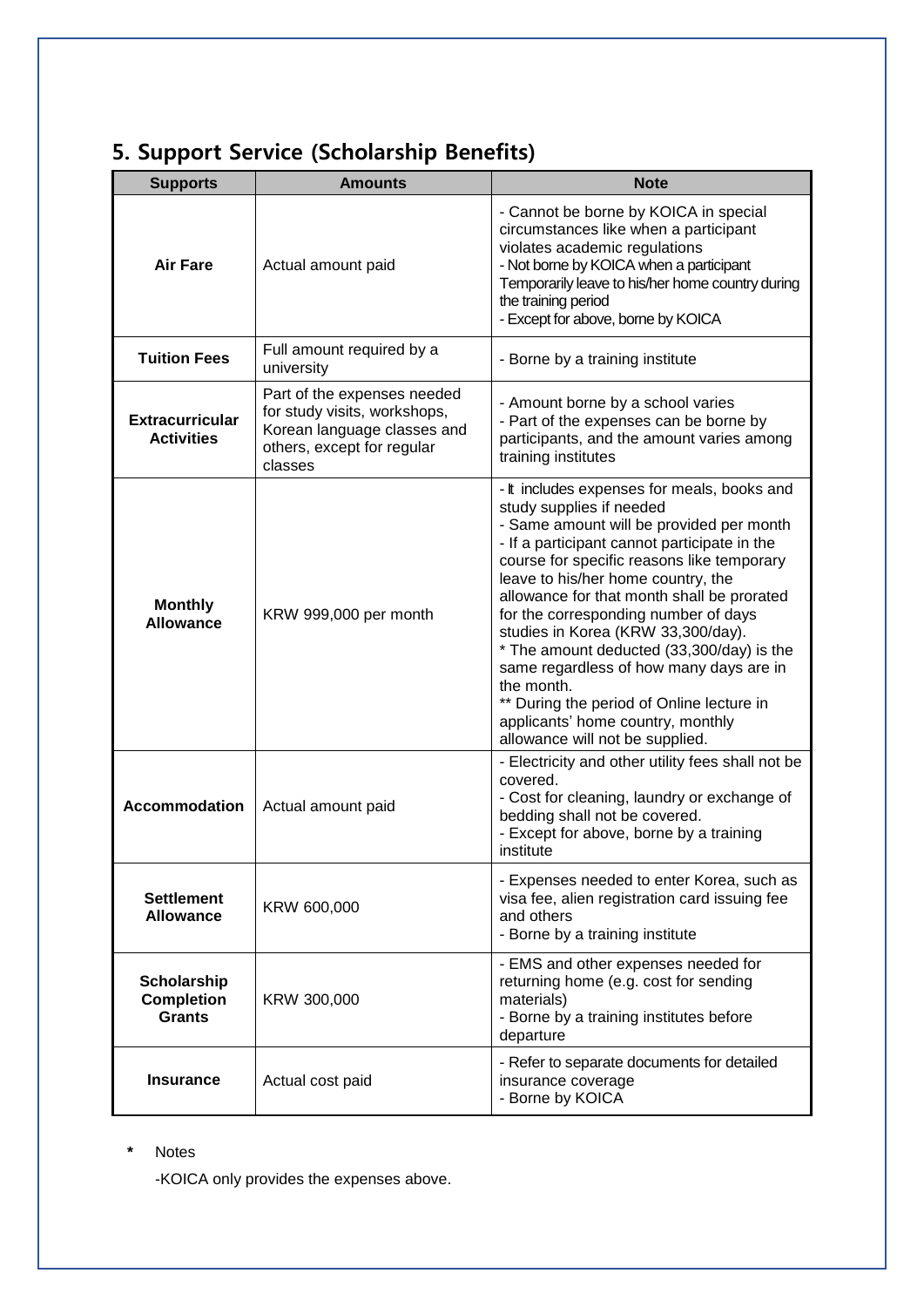-Visa expenses, stopover expenses, local transportation and other sundry expenses will not be covered.

- -KOICA arranges and pays for the participant to travel to and from Korea. KOICA will cover economy class, round-trip airfare.
- -If a participant wants to change the flight itineraries, they should pay the additional airfare.
- -The participant is responsible for the issuance of an appropriate visa (which must be the 'Study Abroad Visa [D-2]) necessary for this Scholarship Program.

## **6. Selection Procedures**

| - Prepare all required documents for your admission package                                                                                                                                                                                                   |
|---------------------------------------------------------------------------------------------------------------------------------------------------------------------------------------------------------------------------------------------------------------|
|                                                                                                                                                                                                                                                               |
| - Submit the application package (including both university and                                                                                                                                                                                               |
|                                                                                                                                                                                                                                                               |
| KOICA regional office or Korean Embassy by the submission                                                                                                                                                                                                     |
|                                                                                                                                                                                                                                                               |
| - Original copies should be sent to university before the phone                                                                                                                                                                                               |
|                                                                                                                                                                                                                                                               |
| - Participate in an on-site interview by KOICA regional office or                                                                                                                                                                                             |
| Korean Embassy. If an applicant lives in a country where the                                                                                                                                                                                                  |
|                                                                                                                                                                                                                                                               |
|                                                                                                                                                                                                                                                               |
|                                                                                                                                                                                                                                                               |
|                                                                                                                                                                                                                                                               |
| -Applicants nominated by the KOICA regional office or Korean                                                                                                                                                                                                  |
|                                                                                                                                                                                                                                                               |
|                                                                                                                                                                                                                                                               |
|                                                                                                                                                                                                                                                               |
|                                                                                                                                                                                                                                                               |
| -The result for the 1 <sup>st</sup> round selection will be announced to the                                                                                                                                                                                  |
|                                                                                                                                                                                                                                                               |
|                                                                                                                                                                                                                                                               |
|                                                                                                                                                                                                                                                               |
| sent to the KOICA regional offices and interview arrangements                                                                                                                                                                                                 |
|                                                                                                                                                                                                                                                               |
|                                                                                                                                                                                                                                                               |
| - University conducts the second round (interview) according                                                                                                                                                                                                  |
|                                                                                                                                                                                                                                                               |
|                                                                                                                                                                                                                                                               |
|                                                                                                                                                                                                                                                               |
| - KOICA HQs announces the result of interview to the KOICA                                                                                                                                                                                                    |
|                                                                                                                                                                                                                                                               |
| KOICA application forms and other required documents) to<br>- Details of the interview including the interviewee list will be<br>- Schedule for phone interview will be notified individually by<br>the KOICA regional offices or Korean embassy with 2-3 day |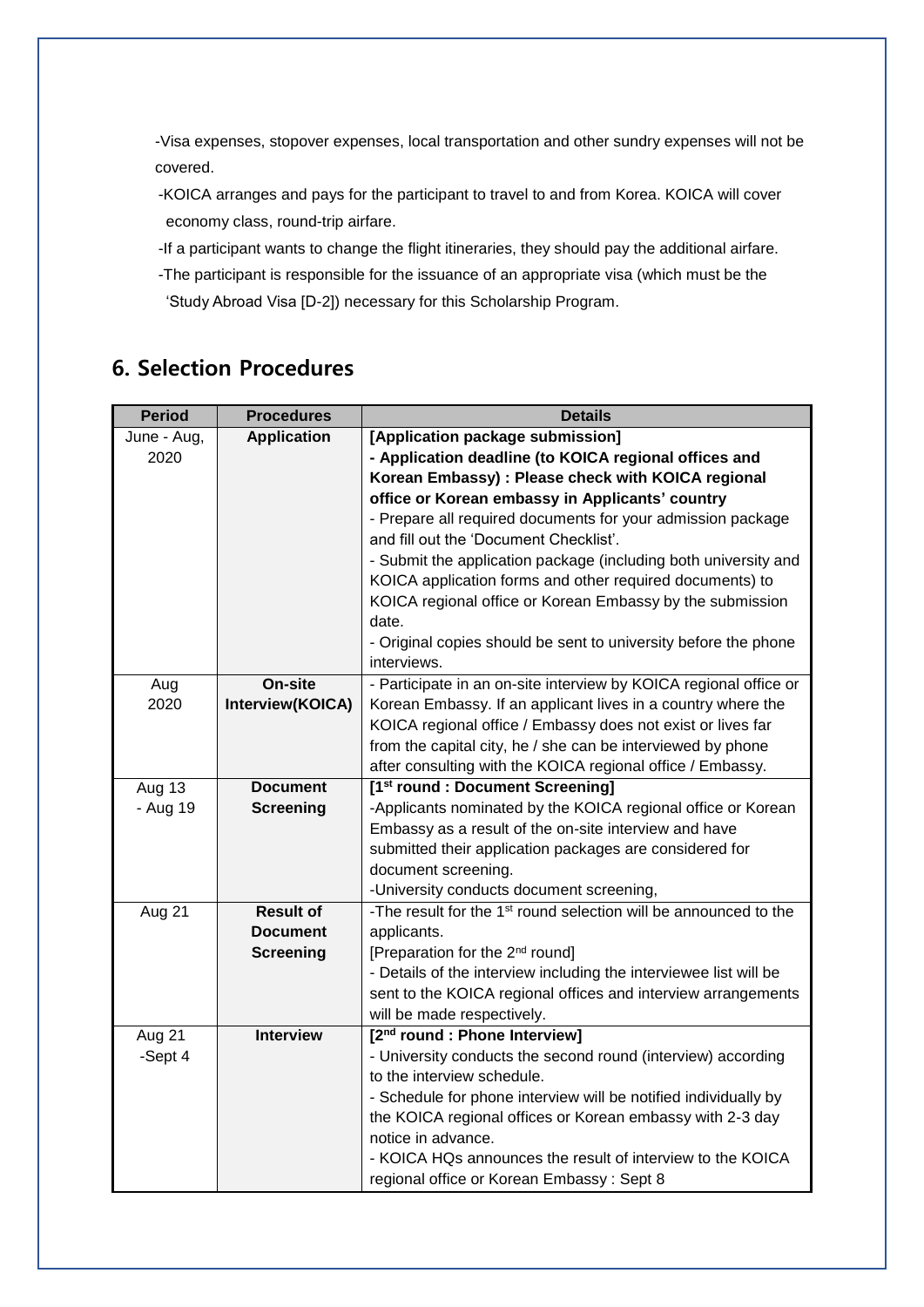| Sept 10     | <b>Medical Checkup</b> | [3 <sup>rd</sup> round: Medical Check-up]                                                                                                                                                                                                               |
|-------------|------------------------|---------------------------------------------------------------------------------------------------------------------------------------------------------------------------------------------------------------------------------------------------------|
| $-$ Sept 24 | (Local)                | - Applicants who successfully pass the 2 <sup>nd</sup> round<br>must take the Medical Check-up at the designated<br>institution.                                                                                                                        |
|             |                        | -The detailed guideline of the medical check-up and list of the<br>designated medical institution will be notified after passing the<br>interview successfully.<br>- Examination cost, Transportation and<br>accommodation fees will NOT be reimbursed. |
|             |                        | - KOICA will not pay for the treatment necessary<br>after the examination.                                                                                                                                                                              |
|             |                        | - KOICA announces the result of Medical Checkup.                                                                                                                                                                                                        |
| Sept 28     | <b>Admission</b>       | - Admissions results will be notified to the regional KOICA                                                                                                                                                                                             |
|             | <b>Notification</b>    | offices or Korean embassy.                                                                                                                                                                                                                              |
|             |                        | - KOICA informs the participants of their scheduled entry to                                                                                                                                                                                            |
|             |                        | Korea.                                                                                                                                                                                                                                                  |
| Dec 2020    | <b>Online Lecture</b>  | - Preparatory session will be implemented in online.                                                                                                                                                                                                    |
| Feb, 2021   | <b>Entry to Korea</b>  |                                                                                                                                                                                                                                                         |

## **7. Required Documents**

All documents should be sent to the regional KOICA office or the relevant government office.

- ① KOICA Application Form
- ② Recommendation letter from applicants' governments
- ③ Document Checklist
- ④ University Application form with required documents for the university
	- \* Refer to Program Information attached

#### **\* Important Notes for All Applicants:**

- All forms should be typed in English and all the supporting documents should be in English. Documents in any other language should be accompanied by a notarized English translation.
- Original documents should be submitted. (If it is unavailable, the originating institution must authorize copies before they are submitted.)
- If any of the submitted materials contain false information, admission will be rescinded.
- Applicants whose forms and supporting documents are incomplete or unsatisfactory will be disqualified from the admission process.
- Applicants should take full responsibility for any disadvantage due to the mistakes or omissions on the application.